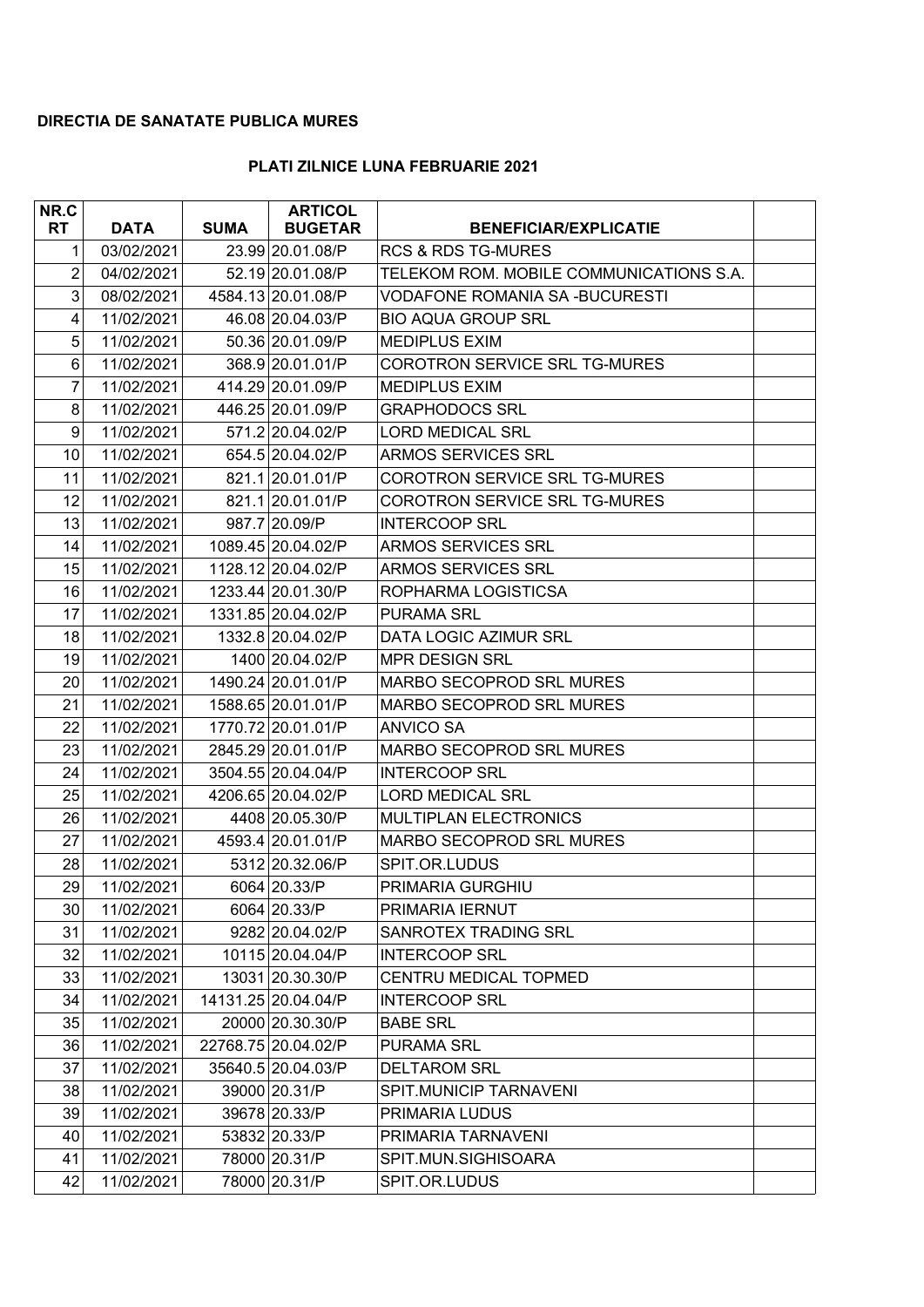| 43 | 11/02/2021 |                 | 86729 20.33/P     | PRIMARIA REGHIN                     |  |
|----|------------|-----------------|-------------------|-------------------------------------|--|
| 44 | 11/02/2021 |                 | 99500 20.33/P     | PRIMARIA SIGHISOARA                 |  |
| 45 | 11/02/2021 |                 | 130000 20.31/P    | SPIT.MUN.REGHIN                     |  |
| 46 | 11/02/2021 |                 | 574400 20.30.30/P | CENTRU MEDICAL TOPMED               |  |
| 47 | 11/02/2021 |                 | 609838 20.33/P    | PRIMARIA TG-MURES                   |  |
| 48 | 11/02/2021 | 7580000 20.31/P |                   | SPITALUL CLINIC JUDETEAN MURES      |  |
| 49 | 12/02/2021 |                 | 50 10.01.01/P     | FOND PENSII 1314913/21.01.2021      |  |
| 50 | 12/02/2021 |                 | 60 10.01.01/P     | FOND PENSII 1314912/21.01.2021      |  |
| 51 | 12/02/2021 |                 | 60 10.01.01/P     | FOND PENSII 1314912/21.01.2021      |  |
| 52 | 12/02/2021 |                 | 100 10.01.01/P    | FOND PENSII 1314913/21.01.2021      |  |
| 53 | 12/02/2021 |                 | 120 10.01.01/P    | <b>ORDIN CHIIMISTI</b>              |  |
| 54 | 12/02/2021 |                 | 523.6 20.01.30/P  | <b>FRIGOZO</b>                      |  |
| 55 | 12/02/2021 |                 | 600 10.01.01/P    | <b>COLEGIU MEDICI</b>               |  |
| 56 | 12/02/2021 |                 | 848 10.01.01/P    | <b>COTIZATIE SINDICAT</b>           |  |
| 57 | 12/02/2021 |                 | 890 10.01.06/P    | <b>SPOR NOAPTE</b>                  |  |
| 58 | 12/02/2021 |                 | 1261 10.01.01/P   | <b>OAMGMAMR</b>                     |  |
| 59 | 12/02/2021 |                 | 1866 10.01.01/P   | <b>SALARIU</b>                      |  |
| 60 | 12/02/2021 |                 | 2528 10.01.01/P   | <b>SALARIU</b>                      |  |
| 61 | 12/02/2021 |                 | 2935 10.01.01/P   | <b>SALARIU</b>                      |  |
| 62 | 12/02/2021 |                 | 3288 10.01.01/P   | <b>SALARIU</b>                      |  |
| 63 | 12/02/2021 |                 | 3294 10.01.01/P   | <b>SALARIU</b>                      |  |
| 64 | 12/02/2021 |                 | 3379 10.01.01/P   | <b>SALARIU</b>                      |  |
| 65 | 12/02/2021 |                 | 3460 10.01.01/P   | <b>SALARII OTP</b>                  |  |
| 66 | 12/02/2021 |                 | 3575 10.01.01/P   | <b>SALARIU</b>                      |  |
| 67 | 12/02/2021 |                 | 4255 10.01.06/P   | <b>ORE SARBATORI</b>                |  |
| 68 | 12/02/2021 |                 | 4294 10.01.01/P   | <b>SALARIU</b>                      |  |
| 69 | 12/02/2021 |                 | 4658 10.01.01/P   | <b>SALARII</b>                      |  |
| 70 | 12/02/2021 |                 | 5127 10.01.01/P   | <b>SALARIU</b>                      |  |
| 71 | 12/02/2021 |                 | 5167 10.01.01/P   | <b>SALARIU</b>                      |  |
| 72 | 12/02/2021 |                 | 5890 10.01.01/P   | <b>SALARIU</b>                      |  |
| 73 | 12/02/2021 |                 | 8763 10.01.01/P   | <b>SLARIU</b>                       |  |
| 74 | 12/02/2021 |                 | 9138 10.01.01/P   | <b>CAR SANATATEA</b>                |  |
| 75 | 12/02/2021 |                 | 10261 10.01.01/P  | <b>SALARIU</b>                      |  |
| 76 | 12/02/2021 |                 | 10401 10.01.01/P  | <b>SALARIU</b>                      |  |
| 77 | 12/02/2021 |                 | 12908 10.01.30/P  | <b>CONCEDII MEDICALE</b>            |  |
| 78 | 12/02/2021 |                 | 13122 10.03.01/P  | <b>4% CONDITII DEOSEBITE</b>        |  |
| 79 | 12/02/2021 |                 | 16065 20.01.09/P  | <b>IMPRIMERIA NATIONALA</b>         |  |
| 80 | 12/02/2021 |                 | 17589 10.03.07/P  | 2.25% CONTRIB.ASIGURATORIE PT.MUNCA |  |
| 81 | 12/02/2021 |                 | 24503 10.01.06/P  | <b>SPOR ALERTA</b>                  |  |
| 82 | 12/02/2021 |                 | 26556 10.01.01/P  | <b>CUMUL FUNCTII</b>                |  |
| 83 | 12/02/2021 |                 | 27611 10.01.07/P  | ORE SUPLIMENTARE                    |  |
| 84 | 12/02/2021 |                 | 28515 10.01.17/P  | <b>INDEMNIZATIE HRANA</b>           |  |
| 85 | 12/02/2021 |                 | 50811 10.01.01/P  | 10%IMPOZIT SALARII                  |  |
| 86 | 12/02/2021 |                 | 68484 10.01.05/P  | <b>SPOR CONDITII PERICULOASE</b>    |  |
| 87 | 12/02/2021 |                 | 69537 10.01.01/P  | <b>SALARII BRD</b>                  |  |
| 88 | 12/02/2021 |                 | 76888 10.01.01/P  | 10% CASS SALARIATI                  |  |
| 89 | 12/02/2021 |                 | 104218 10.01.01/P | <b>SALARII BTRL</b>                 |  |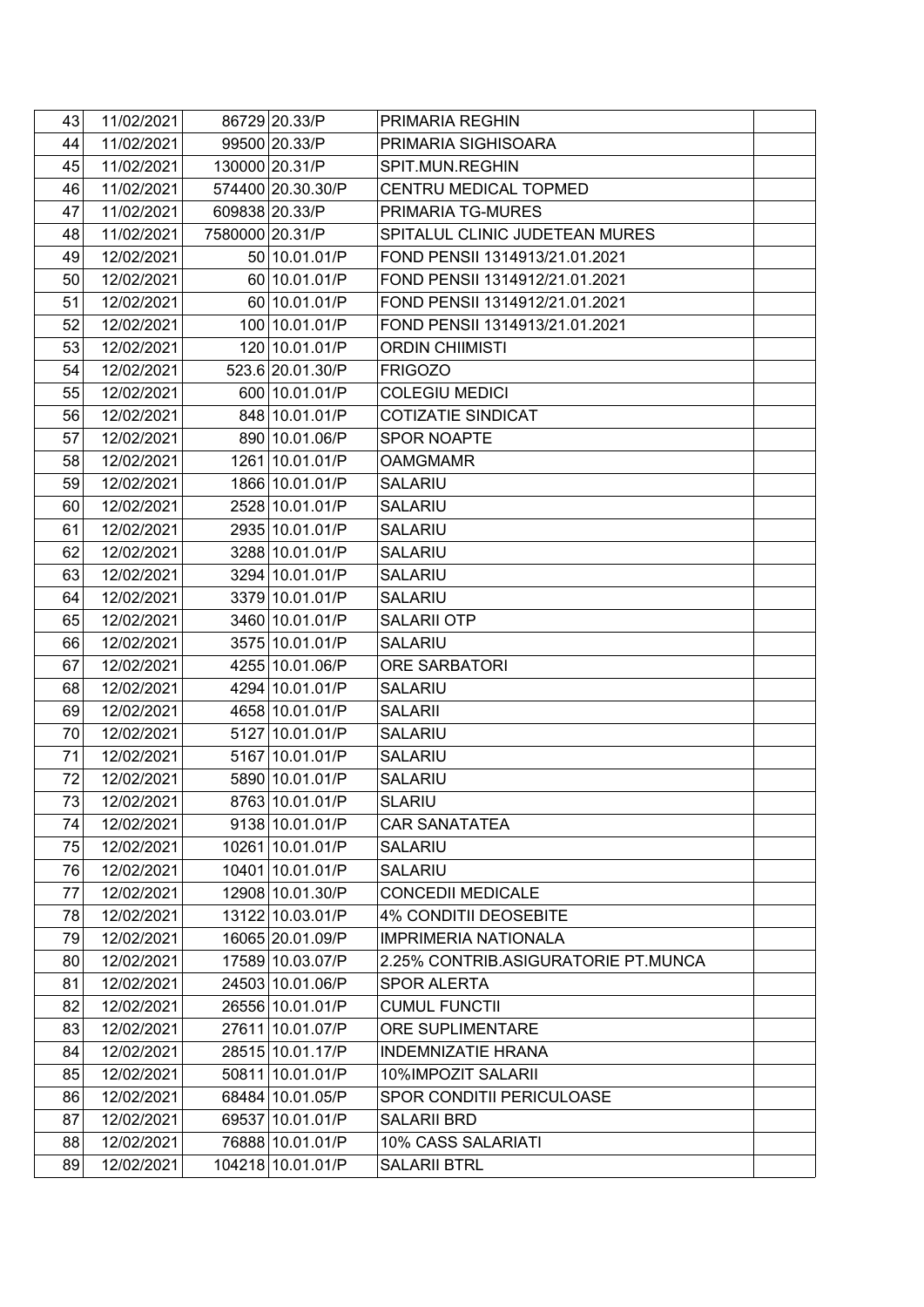| 90 <sub>1</sub> | 12/02/2021 | 195444 10.01.01/P | <b>25% CAS ANGAJATI</b>         |        |
|-----------------|------------|-------------------|---------------------------------|--------|
| 91              | 16/02/2021 | 27 20.30.30/P     | PREVENT MED PRAXIS SRL          |        |
| 92              | 16/02/2021 | 67 20.30.30/P     | PETRUC DAN MIHAI CMI            |        |
| 93              | 16/02/2021 | 80 20.30.30/P     | <b>BIOMED SRL</b>               |        |
| 94              | 16/02/2021 | 108 20.30.30/P    | <b>HEGEDUS ELLA</b>             | C.M.I. |
| 95              | 16/02/2021 | 162 20.30.30/P    | FRATEAN S. MELANIA              | C.M.I. |
| 96              | 16/02/2021 | 187 20.30.30/P    | <b>SALAGEAN DIANA</b>           | C.M.I. |
| 97              | 16/02/2021 | 187 20.30.30/P    | <b>EMESE MEDFAM SRL</b>         |        |
| 98              | 16/02/2021 | 201 20.30.30/P    | <b>SAN MED SRL</b>              |        |
| 99              | 16/02/2021 | 216 20.30.30/P    | <b>OMNIPRAX MEDICALS SRL</b>    |        |
| 100             | 16/02/2021 | 227 20.30.30/P    | ANDRAS ANGYALKA                 | C.M.I. |
| 101             | 16/02/2021 | 243 20.30.30/P    | <b>SZAVA MARGIT KATALIN</b>     | C.M.I. |
| 102             | 16/02/2021 | 267 20.30.30/P    | THEILMEDFAM SRL                 |        |
| 103             | 16/02/2021 | 283 20.30.30/P    | <b>FODOR DANA CMI</b>           | C.M.I. |
| 104             | 16/02/2021 | 296 20.30.30/P    | <b>SZEKERES ILDIKO</b>          | C.M.I. |
| 105             | 16/02/2021 | 297 20.30.30/P    | CHINEZU MARIANA                 | C.M.I. |
| 106             | 16/02/2021 | 309 20.30.30/P    | KISS MARIA REKA                 | C.M.I. |
| 107             | 16/02/2021 | 321 20.30.30/P    | <b>BALLOK IOLANDA</b>           | C.M.I. |
| 108             | 16/02/2021 | 335 20.30.30/P    | DARKO MED SRL                   | C.M.I. |
| 109             | 16/02/2021 | 335 20.30.30/P    | FRANDES IOANA ELISABETA         | C.M.I. |
| 110             | 16/02/2021 | 348 20.30.30/P    | CENTRU MEDICAL TOPMED           |        |
| 111             | 16/02/2021 | 350 20.30.30/P    | <b>SAN MED SRL</b>              |        |
| 112             | 16/02/2021 | 375 20.30.30/P    | FINNA JUDIT                     | C.M.I. |
| 113             | 16/02/2021 | 391 20.30.30/P    | <b>EMIRECMED SRL</b>            |        |
| 114             | 16/02/2021 | 404 20.30.30/P    | SZABO ZOLTAN CMI                | C.M.I. |
| 115             | 16/02/2021 | 417 20.30.30/P    | <b>IMOMED SRL</b>               |        |
| 116             | 16/02/2021 | 417 20.30.30/P    | <b>GREIER SRL</b>               |        |
| 117             | 16/02/2021 | 418 20.30.30/P    | DANCIU OLIMPIA TAMARA           | C.M.I. |
| 118             | 16/02/2021 | 429 20.30.30/P    | NYARADI ENIKO ELISABETA         | C.M.I. |
| 119             | 16/02/2021 | 431 20.30.30/P    | <b>ZSOK MELINDA</b>             | C.M.I. |
| 120             | 16/02/2021 | 441 20.30.30/P    | PETRUC BEATRIX CMI              | C.M.I. |
| 121             | 16/02/2021 | 444 20.30.30/P    | POPA MAGDALENA CMI              | C.M.I. |
| 122             | 16/02/2021 | 444 20.30.30/P    | MIHALY MARGARETA CMI            | C.M.I. |
| 123             | 16/02/2021 | 469 20.30.30/P    | DIAMEDFIL CENTRUL MEDICAL SRL-D |        |
| 124             | 16/02/2021 | 471 20.30.30/P    | <b>GYOGYULDA SRL</b>            |        |
| 125             | 16/02/2021 | 472 20.30.30/P    | <b>JUCAN CORNELIA</b>           | C.M.I. |
| 126             | 16/02/2021 | 485 20.30.30/P    | <b>NICUSAN CARMEN</b>           | C.M.I. |
| 127             | 16/02/2021 | 485 20.30.30/P    | <b>SZEKELY EVA</b>              | C.M.I. |
| 128             | 16/02/2021 | 486 20.30.30/P    | <b>SIMION DAN DUMITRU</b>       | C.M.I. |
| 129             | 16/02/2021 | 486 20.30.30/P    | LISENACHE ELENA IBOYA CMI       | C.M.I. |
| 130             | 16/02/2021 | 497 20.30.30/P    | CENTRU MEDICAL TOPMED           |        |
| 131             | 16/02/2021 | 498 20.30.30/P    | CENTRU MEDICAL TOPMED           |        |
| 132             | 16/02/2021 | 499 20.30.30/P    | <b>IRIMIAS ERIKA</b>            | C.M.I. |
| 133             | 16/02/2021 | 513 20.30.30/P    | <b>BIRTON ILDIKO</b>            | C.M.I. |
| 134             | 16/02/2021 | 513 20.30.30/P    | SZOBOSZLAI LADISLAU             | C.M.I. |
| 135             | 16/02/2021 | 539 20.30.30/P    | <b>VALE LIGIA BEATRIS</b>       | C.M.I. |
| 136             | 16/02/2021 | 539 20.30.30/P    | ELES MARIANA ELEONORA           | C.M.I. |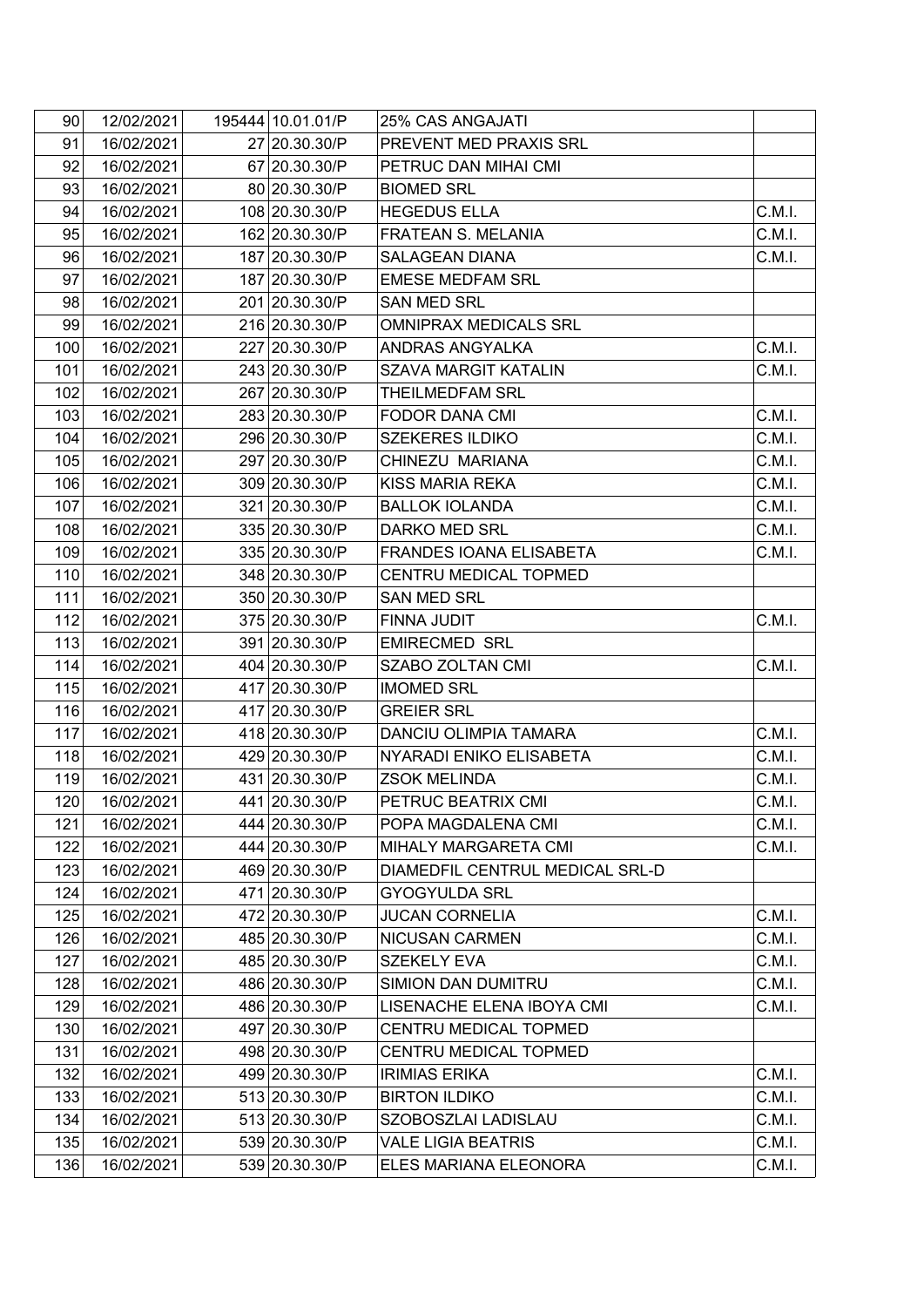| 137 | 16/02/2021 | 539 20.30.30/P | <b>LIPTAK MED SRL</b>               | C.M.I. |
|-----|------------|----------------|-------------------------------------|--------|
| 138 | 16/02/2021 | 540 20.30.30/P | MASCA CRINA SRL(SI ANALITIC 291)    | C.M.I. |
| 139 | 16/02/2021 | 579 20.30.30/P | <b>SUKOSD B KLARA CMI</b>           | C.M.I. |
| 140 | 16/02/2021 | 579 20.30.30/P | <b>KIS EDIT</b>                     | C.M.I. |
| 141 | 16/02/2021 | 580 20.30.30/P | PRINCZ RAMONA ERIKA                 | C.M.I. |
| 142 | 16/02/2021 | 594 20.30.30/P | DAO MAR SRL                         | C.M.I. |
| 143 | 16/02/2021 | 606 20.30.30/P | TIHOC I. ANA MARIA                  | C.M.I. |
| 144 | 16/02/2021 | 607 20.30.30/P | <b>GAVRONSCHI</b>                   |        |
| 145 | 16/02/2021 | 607 20.30.30/P | <b>SZASZ KELEMEN GABRIELA</b>       | C.M.I. |
| 146 | 16/02/2021 | 621 20.30.30/P | FANITA ERIKAMED SC SRL              |        |
| 147 | 16/02/2021 | 645 20.30.30/P | DEAC VICTORIA LUCIA CMI             | C.M.I. |
| 148 | 16/02/2021 | 647 20.30.30/P | <b>OLASZ MAGDALENA</b>              | C.M.I. |
| 149 | 16/02/2021 | 647 20.30.30/P | <b>BALOG ERZSEBET MELINDA</b>       | C.M.I. |
| 150 | 16/02/2021 | 648 20.30.30/P | <b>BARTIS ILONA MARIA</b>           | C.M.I. |
| 151 | 16/02/2021 | 671 20.30.30/P | SZILAGYI MARIETTA                   | C.M.I. |
| 152 | 16/02/2021 | 675 20.30.30/P | <b>ENYMED CARD</b>                  |        |
| 153 | 16/02/2021 | 686 20.30.30/P | STERIOPOL ALEXANDRA MANUEL          | C.M.I. |
| 154 | 16/02/2021 | 699 20.30.30/P | FEHERVARI-LAZAR MONIKA              | C.M.I. |
| 155 | 16/02/2021 | 701 20.30.30/P | NAGHI P. ADELA IOANA                | C.M.I. |
| 156 | 16/02/2021 | 726 20.30.30/P | NEMET HAJNALKA                      | C.M.I. |
| 157 | 16/02/2021 | 741 20.30.30/P | ZSIGMOND (PALFI) MIHAELA            | C.M.I. |
| 158 | 16/02/2021 | 742 20.30.30/P | <b>BOITOR LUMINITA</b>              | C.M.I. |
| 159 | 16/02/2021 | 756 20.30.30/P | <b>FOLEA LIGIA MARIA</b>            | C.M.I. |
| 160 | 16/02/2021 | 780 20.30.30/P | <b>BARABAS KOMIVES HAJNAL SRL-D</b> | C.M.I. |
| 161 | 16/02/2021 | 781 20.30.30/P | <b>BAJKO ILONA</b>                  | C.M.I. |
| 162 | 16/02/2021 | 783 20.30.30/P | <b>VARI MARIA</b>                   | C.M.I. |
| 163 | 16/02/2021 | 791 20.30.30/P | TODEA MOGA RODICA                   | C.M.I. |
| 164 | 16/02/2021 | 794 20.30.30/P | <b>OZSVAT MEDICAL SRL</b>           | C.M.I. |
| 165 | 16/02/2021 | 808 20.30.30/P | <b>BODEA FLORICA</b>                | C.M.I. |
| 166 | 16/02/2021 | 809 20.30.30/P | MURESAN MIRCEA IONEL                | C.M.I. |
| 167 | 16/02/2021 | 810 20.30.30/P | <b>SZANTO AGOTA</b>                 | C.M.I. |
| 168 | 16/02/2021 | 810 20.30.30/P | <b>TUCA MARILENA</b>                | C.M.I. |
| 169 | 16/02/2021 | 821 20.30.30/P | FULOP BOGAT REKA CMI                | C.M.I. |
| 170 | 16/02/2021 | 822 20.30.30/P | <b>TAMASOI MONICA</b>               | C.M.I. |
| 171 | 16/02/2021 | 823 20.30.30/P | MATEFY JUDIT JULIA                  | C.M.I. |
| 172 | 16/02/2021 | 832 20.30.30/P | <b>BUDAI CLAUDIA</b>                | C.M.I. |
| 173 | 16/02/2021 | 835 20.30.30/P | <b>BLUECARE LIFE 2018</b>           |        |
| 174 | 16/02/2021 | 849 20.30.30/P | KOSA-RAKSI KATALIN                  | C.M.I. |
| 175 | 16/02/2021 | 850 20.30.30/P | POP VIORICA                         | C.M.I. |
| 176 | 16/02/2021 | 876 20.30.30/P | <b>ORMENIMED SRL</b>                |        |
| 177 | 16/02/2021 | 904 20.30.30/P | <b>IORDACHE SRL</b>                 |        |
| 178 | 16/02/2021 | 904 20.30.30/P | <b>CORAMED SRL</b>                  |        |
| 179 | 16/02/2021 | 917 20.30.30/P | <b>BAJKO ILONA</b>                  | C.M.I. |
| 180 | 16/02/2021 | 917 20.30.30/P | CENTRUL MEDICONSULT SRL             |        |
| 181 | 16/02/2021 | 929 20.30.30/P | COTOI CRISTINA                      | C.M.I. |
| 182 | 16/02/2021 | 930 20.30.30/P | BEKECS MEDFAM SRL                   |        |
| 183 | 16/02/2021 | 931 20.30.30/P | <b>BASA GEORGETA</b>                | C.M.I. |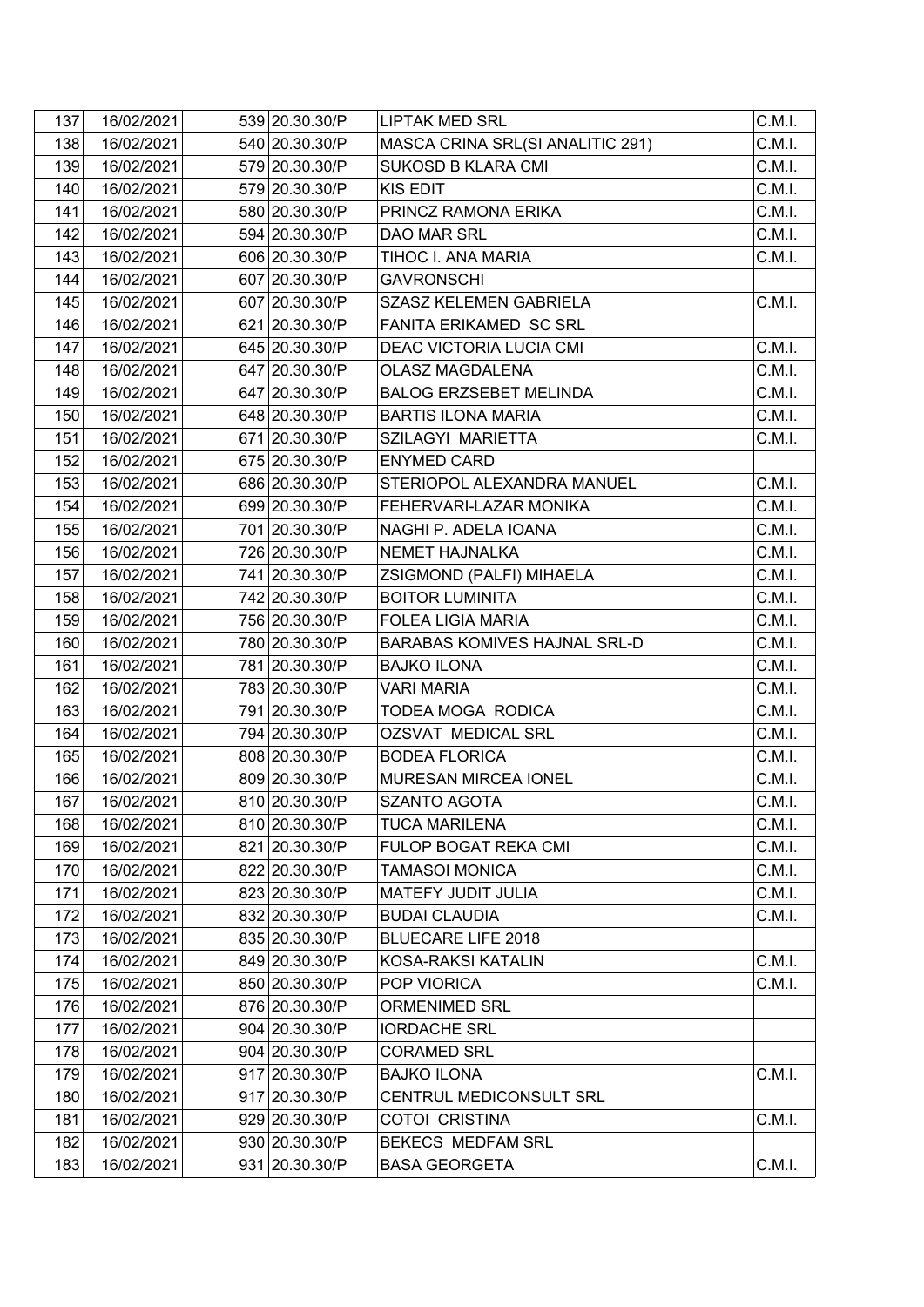| 184 | 16/02/2021 | 931 20.30.30/P  | FEJER DANA ANDA                                | C.M.I. |
|-----|------------|-----------------|------------------------------------------------|--------|
| 185 | 16/02/2021 | 944 20.30.30/P  | <b>CUZIC MED SRL</b>                           |        |
| 186 | 16/02/2021 | 955 20.30.30/P  | RODIMORAR MED SRL-D                            |        |
| 187 | 16/02/2021 | 957 20.30.30/P  | <b>ANNAMARIMED SRL</b>                         |        |
| 188 | 16/02/2021 | 968 20.30.30/P  | DRAGMEDIFAM SRL-D                              |        |
| 189 | 16/02/2021 | 969 20.30.30/P  | <b>ERZA MEDICAL SRL-D</b>                      |        |
| 190 | 16/02/2021 | 970 20.30.30/P  | SUMLEA ANA MAGDALENA                           | C.M.I. |
| 191 | 16/02/2021 | 971 20.30.30/P  | <b>VITANIRAJ SRL</b>                           |        |
| 192 | 16/02/2021 | 972 20.30.30/P  | POP SORIN                                      | C.M.I. |
| 193 | 16/02/2021 | 984 20.30.30/P  | HEALTH LIFE CENTER SRL                         |        |
| 194 | 16/02/2021 | 985 20.30.30/P  | LISENACHE ELENA IBOYA CMI                      | C.M.I. |
| 195 | 16/02/2021 | 995 20.30.30/P  | DR.NEMET DANIELA CABINET MEDICINA FAMILIEI SRL |        |
| 196 | 16/02/2021 | 995 20.30.30/P  | <b>SAFAR EMESE</b>                             | C.M.I. |
| 197 | 16/02/2021 | 999 20.30.30/P  | <b>TOLANA ILEANA</b>                           | C.M.I. |
| 198 | 16/02/2021 | 1019 20.30.30/P | TODEA MOGA DOREL                               | C.M.I. |
| 199 | 16/02/2021 | 1024 20.30.30/P | <b>TOKES ENDRE</b>                             | C.M.I. |
| 200 | 16/02/2021 | 1038 20.30.30/P | HORVATH ILDIKO CMI                             | C.M.I. |
| 201 | 16/02/2021 | 1065 20.30.30/P | MARGINEAN DANIELA IOANA                        | C.M.I. |
| 202 | 16/02/2021 | 1080 20.30.30/P | <b>SCHLETT S OLIVER</b>                        | C.M.I. |
| 203 | 16/02/2021 | 1080 20.30.30/P | <b>KEDVES TUNDE</b>                            | C.M.I. |
| 204 | 16/02/2021 | 1080 20.30.30/P | CATANA NICULINA                                | C.M.I. |
| 205 | 16/02/2021 | 1106 20.30.30/P | TRANC L. DORIANA ADELA                         | C.M.I. |
| 206 | 16/02/2021 | 1133 20.30.30/P | RAL MED CENTRU MEDICAL SRL                     |        |
| 207 | 16/02/2021 | 1133 20.30.30/P | <b>CSIKI VIORICA EDIT</b>                      | C.M.I. |
| 208 | 16/02/2021 | 1145 20.30.30/P | <b>PROCARDIA</b>                               |        |
| 209 | 16/02/2021 | 1147 20.30.30/P | SZOBOSZLAI LADISLAU                            | C.M.I. |
| 210 | 16/02/2021 | 1157 20.30.30/P | EMPATIA MED CONSULT SRL                        |        |
| 211 | 16/02/2021 | 1160 20.30.30/P | GALFY ZSUZSANA (PRIETENIA)                     | C.M.I. |
| 212 | 16/02/2021 | 1160 20.30.30/P | <b>JAKAB FARKAS JULIA</b>                      | C.M.I. |
| 213 | 16/02/2021 | 1168 20.30.30/P | POP EMIL STEFAN                                | C.M.I. |
| 214 | 16/02/2021 | 1171 20.30.30/P | ROLI CRACIUN                                   | C.M.I. |
| 215 | 16/02/2021 | 1174 20.30.30/P | MORA PLUGOR STEFANIA                           | C.M.I. |
| 216 | 16/02/2021 | 1188 20.30.30/P | <b>TERMUNMED SRL</b>                           |        |
| 217 | 16/02/2021 | 1213 20.30.30/P | KITAJGOROD DANIELA                             | C.M.I. |
| 218 | 16/02/2021 | 1224 20.30.30/P | TEKSE ANNA MARIA                               | C.M.I. |
| 219 | 16/02/2021 | 1226 20.30.30/P | LOKODI EDIT                                    | C.M.I. |
| 220 | 16/02/2021 | 1241 20.30.30/P | RAKOCZI ILDIKO ERZSEBET                        | C.M.I. |
| 221 | 16/02/2021 | 1242 20.30.30/P | <b>BODOR KINGA</b>                             | C.M.I. |
| 222 | 16/02/2021 | 1252 20.30.30/P | <b>LIPTAK MED SRL</b>                          | C.M.I. |
| 223 | 16/02/2021 | 1255 20.30.30/P | <b>ERC MEDICIS SRL</b>                         | C.M.I. |
| 224 | 16/02/2021 | 1267 20.30.30/P | POLIMED SILVANA                                |        |
| 225 | 16/02/2021 | 1281 20.30.30/P | ANDORA CLASS MED SRL                           |        |
| 226 | 16/02/2021 | 1303 20.30.30/P | MOLDOVAN MARIA LUMINITA CMI                    | C.M.I. |
| 227 | 16/02/2021 | 1307 20.30.30/P | ELES MARIANA ELEONORA                          | C.M.I. |
| 228 | 16/02/2021 | 1322 20.30.30/P | VITALIS GIZELA                                 | C.M.I. |
| 229 | 16/02/2021 | 1322 20.30.30/P | M & S HIPOMED SRL                              |        |
| 230 | 16/02/2021 | 1344 20.30.30/P | TERAPIE LASER SRL                              |        |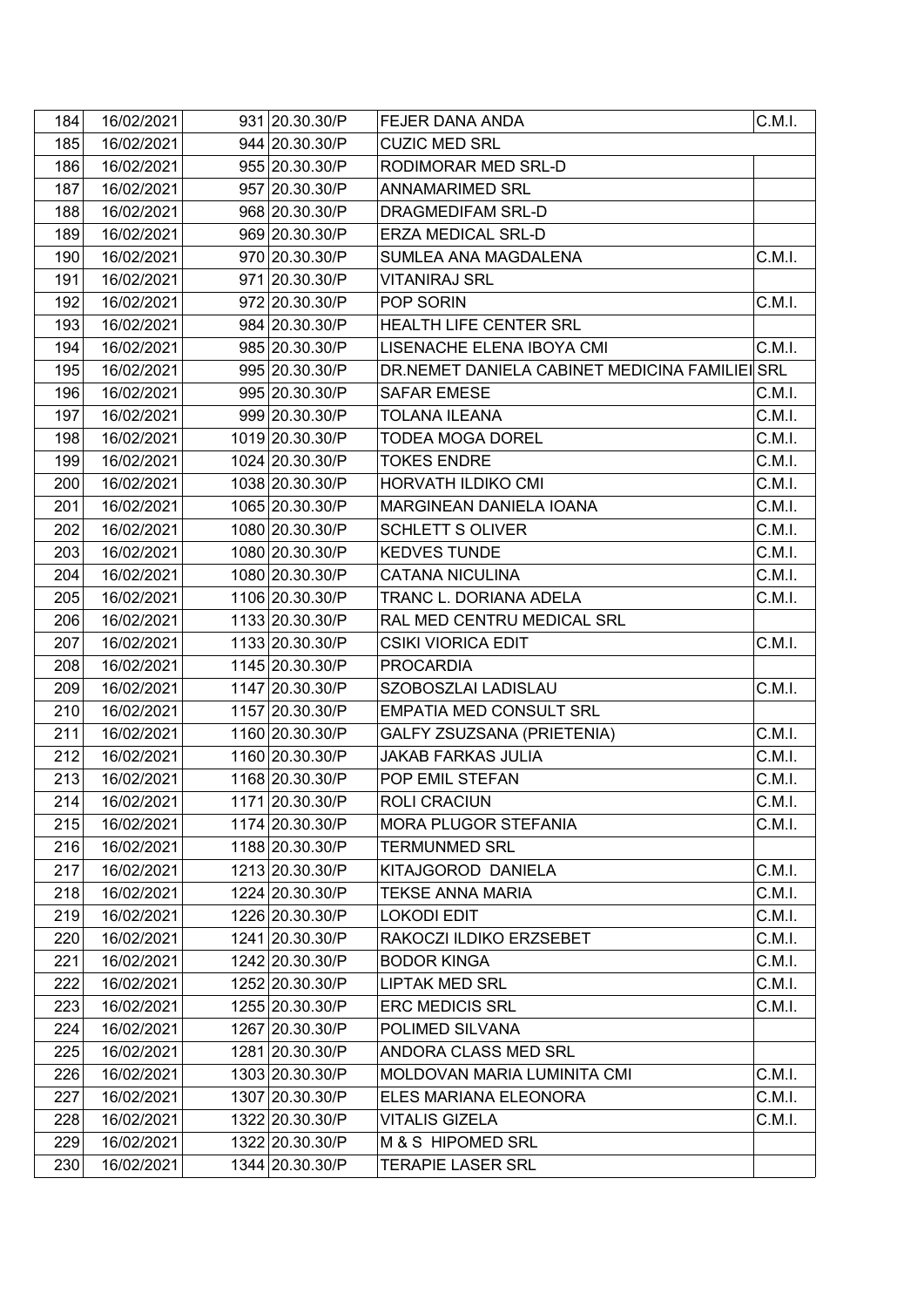| 231 | 16/02/2021 | 1350 20.30.30/P | NAGY GYORGY MAGDOLNA                 | C.M.I. |
|-----|------------|-----------------|--------------------------------------|--------|
| 232 | 16/02/2021 | 1362 20.30.30/P | <b>KISS JUDIT</b>                    | C.M.I. |
| 233 | 16/02/2021 | 1375 20.30.30/P | <b>SZOCS ERIKA</b>                   | C.M.I. |
| 234 | 16/02/2021 | 1375 20.30.30/P | <b>SCARLAT MARIA - DANA</b>          | C.M.I. |
| 235 | 16/02/2021 | 1389 20.30.30/P | SONEA VALENTINA                      | C.M.I. |
| 236 | 16/02/2021 | 1403 20.30.30/P | MILANVA MEDFAM SRL - D               |        |
| 237 | 16/02/2021 | 1417 20.30.30/P | <b>SAN MED SRL</b>                   |        |
| 238 | 16/02/2021 | 1431 20.30.30/P | <b>BELGUN EDITH</b>                  | C.M.I. |
| 239 | 16/02/2021 | 1483 20.30.30/P | <b>PEDION</b>                        |        |
| 240 | 16/02/2021 | 1511 20.30.30/P | <b>CATANA GHEORGHE</b>               | C.M.I. |
| 241 | 16/02/2021 | 1511 20.30.30/P | TODUT CAMELIA ELENA                  | C.M.I. |
| 242 | 16/02/2021 | 1523 20.30.30/P | MEDEOR SANO SRL                      |        |
| 243 | 16/02/2021 | 1539 20.30.30/P | ALEXANDRINA RUSU MED SRL             |        |
| 244 | 16/02/2021 | 1552 20.30.30/P | <b>DOMOKOS GYORGY</b>                | C.M.I. |
| 245 | 16/02/2021 | 1563 20.30.30/P | MIHAESCU ILEANA GRETA                | C.M.I. |
| 246 | 16/02/2021 | 1620 20.30.30/P | NOVAC CARMEN CMI                     | C.M.I. |
| 247 | 16/02/2021 | 1632 20.30.30/P | <b>ILYES AGNETA MARIA</b>            | C.M.I. |
| 248 | 16/02/2021 | 1632 20.30.30/P | <b>FAVCOM MED SRL</b>                |        |
| 249 | 16/02/2021 | 1633 20.30.30/P | <b>ILIMAR HIPOMED SRL</b>            |        |
| 250 | 16/02/2021 | 1673 20.30.30/P | CENTRU MEDICAL SAN HEALTH SRL        |        |
| 251 | 16/02/2021 | 1674 20.30.30/P | STOICA MIHAI TEODOR CMI              | C.M.I. |
| 252 | 16/02/2021 | 1686 20.30.30/P | TOMI SAN SRL                         |        |
| 253 | 16/02/2021 | 1686 20.30.30/P | <b>ANTAL MEDICAL SRL</b>             |        |
| 254 | 16/02/2021 | 1709 20.30.30/P | SANTHA KRISZTINA CABINET MEDICAL SRL |        |
| 255 | 16/02/2021 | 1728 20.30.30/P | AMIRIRAD (DIACENCO) RENATA MARTA     | C.M.I. |
| 256 | 16/02/2021 | 1755 20.30.30/P | <b>ENACHE LAURA</b>                  | C.M.I. |
| 257 | 16/02/2021 | 1767 20.30.30/P | MATE KATALIN NOEMI CMI               | C.M.I. |
| 258 | 16/02/2021 | 1777 20.30.30/P | POP EMIL STEFAN                      | C.M.I. |
| 259 | 16/02/2021 | 1781 20.30.30/P | <b>BUSUIOC MARIETA</b>               | C.M.I. |
| 260 | 16/02/2021 | 1795 20.30.30/P | <b>BANCESCU RAMONA SILVIA</b>        | C.M.I. |
| 261 | 16/02/2021 | 1806 20.30.30/P | MEDIPRAX MARINA SRL-D                |        |
| 262 | 16/02/2021 | 1807 20.30.30/P | MOLDOVAN ADELA                       | C.M.I. |
| 263 | 16/02/2021 | 1822 20.30.30/P | ZAHAN CLAUDIA BIANCA                 | C.M.I. |
| 264 | 16/02/2021 | 1834 20.30.30/P | ION CORINA DELIA                     | C.M.I. |
| 265 | 16/02/2021 | 1876 20.30.30/P | CONT MIRELA DANIELA                  | C.M.I. |
| 266 | 16/02/2021 | 1876 20.30.30/P | <b>SZAKACS ZSOFIA</b>                | C.M.I. |
| 267 | 16/02/2021 | 1890 20.30.30/P | FOLEA VASILE - OCTAVIAN              | C.M.I. |
| 268 | 16/02/2021 | 1890 20.30.30/P | LUCACIU ILONCA                       | C.M.I. |
| 269 | 16/02/2021 | 1901 20.30.30/P | CENTRU MEDICAL SAN HEALTH SRL        |        |
| 270 | 16/02/2021 | 1941 20.30.30/P | ONIGAS ELISABETA                     | C.M.I. |
| 271 | 16/02/2021 | 1943 20.30.30/P | TIHOC I. ANA MARIA                   | C.M.I. |
| 272 | 16/02/2021 | 1944 20.30.30/P | <b>SUGAR RODICA</b>                  | C.M.I. |
| 273 | 16/02/2021 | 1965 20.30.30/P | ALXMEDCONSULT SRL                    |        |
| 274 | 16/02/2021 | 1997 20.30.30/P | <b>MAN FLORIMED SRL</b>              |        |
| 275 | 16/02/2021 | 2022 20.30.30/P | SONEA ROXANA CRINA                   | C.M.I. |
| 276 | 16/02/2021 | 2024 20.30.30/P | <b>GUTIU TOMA CONSTANTIN</b>         | C.M.I. |
| 277 | 16/02/2021 | 2048 20.30.30/P | <b>COVRIG MARIANA</b>                | C.M.I. |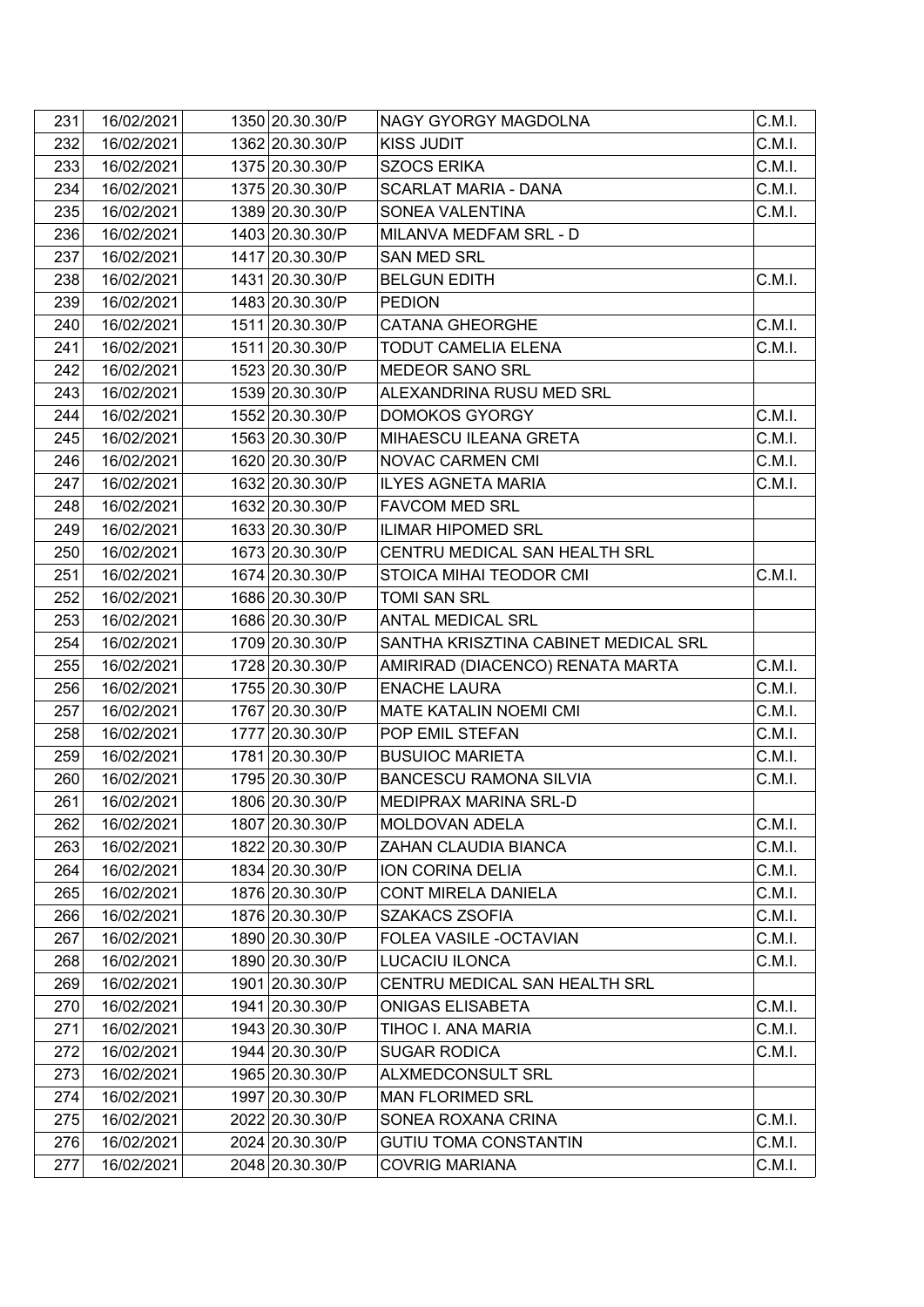| 278 | 16/02/2021 | 2060 20.30.30/P    | <b>FORIS STEFAN</b>                     | C.M.I. |
|-----|------------|--------------------|-----------------------------------------|--------|
| 279 | 16/02/2021 | 2065 20.30.30/P    | RUS OPTI MED SRL                        |        |
| 280 | 16/02/2021 | 2090 20.30.30/P    | <b>GLIGA LIANA CMI</b>                  | C.M.I. |
| 281 | 16/02/2021 | 2091 20.30.30/P    | <b>BARTHA EUGEN</b>                     | C.M.I. |
| 282 | 16/02/2021 | 2092 20.30.30/P    | SZALKAYMED SRL                          |        |
| 283 | 16/02/2021 | 2102 20.30.30/P    | <b>BOJTE ANNA CMI</b>                   | C.M.I. |
| 284 | 16/02/2021 | 2105 20.30.30/P    | <b>MIHAILA MARIA</b>                    | C.M.I. |
| 285 | 16/02/2021 | 2171 20.30.30/P    | TODORAN GETA M.                         | C.M.I. |
| 286 | 16/02/2021 | 2186 20.30.30/P    | PINTEA MIHAIL V.                        | C.M.I. |
| 287 | 16/02/2021 | 2212 20.30.30/P    | <b>MOANCA MARIA</b>                     | C.M.I. |
| 288 | 16/02/2021 | 2213 20.30.30/P    | <b>OLTEAN LAURA CMI</b>                 | C.M.I. |
| 289 | 16/02/2021 | 2251 20.30.30/P    | <b>BANCESCU GEORGE BOGDAN</b>           | C.M.I. |
| 290 | 16/02/2021 | 2266 20.30.30/P    | MOLDOVAN LAURA CMI                      | C.M.I. |
| 291 | 16/02/2021 | 2275 20.30.30/P    | PAN HEALTH SRL                          |        |
| 292 | 16/02/2021 | 2295 20.30.30/P    | RUSU DANA SIMONA                        | C.M.I. |
| 293 | 16/02/2021 | 2305 20.30.30/P    | <b>MOLDOVAN MARIA</b>                   | C.M.I. |
| 294 | 16/02/2021 | 2320 20.30.30/P    | <b>CRISAN VOICHITA</b>                  | C.M.I. |
| 295 | 16/02/2021 | 2333 20.30.30/P    | RSG DOX SRL                             |        |
| 296 | 16/02/2021 | 2335 20.30.30/P    | RATIU ALINA MEDICAL SRL                 |        |
| 297 | 16/02/2021 | 2355 20.30.30/P    | <b>DIASAN SRL</b>                       |        |
| 298 | 16/02/2021 | 2374 20.30.30/P    | ORMENISAN LUCRETIA                      | C.M.I. |
| 299 | 16/02/2021 | 2387 20.30.30/P    | <b>CM DR MARIN CARMEN</b>               | C.M.I. |
| 300 | 16/02/2021 | 2400 20.30.30/P    | <b>SERBAN ILEANA</b>                    | C.M.I. |
| 301 | 16/02/2021 | 2629 20.30.30/P    | <b>GIDROMED SRL</b>                     |        |
| 302 | 16/02/2021 | 2699 20.30.30/P    | <b>FULOP SARA</b>                       | C.M.I. |
| 303 | 16/02/2021 | 2724 20.30.30/P    | DRAGOS EMILIAN NICOLAE                  | C.M.I. |
| 304 | 16/02/2021 | 2775 20.30.30/P    | MOLDOVAN MARIA LUMINITA CMI             | C.M.I. |
| 305 | 16/02/2021 | 2776 20.30.30/P    | <b>CSASZAR ERZSEBET</b>                 | C.M.I. |
| 306 | 16/02/2021 | 2848 20.30.30/P    | FERENCZ ANA MARIA                       | C.M.I. |
| 307 | 16/02/2021 | 3009 20.30.30/P    | SZEKELY ANAMARIA STEFANIA CMI           | C.M.I. |
| 308 | 16/02/2021 | 3292 20.30.30/P    | <b>MALANCRAUEAN RODICA</b>              | C.M.I. |
| 309 | 16/02/2021 | 3427 20.30.30/P    | POP FRANCISC                            | C.M.I. |
| 310 | 16/02/2021 | 3494 20.30.30/P    | SZABO ZOLTAN CMI                        | C.M.I. |
| 311 | 16/02/2021 | 3601 20.30.30/P    | CM DR FILEP MARIA SRL                   | C.M.I. |
| 312 | 16/02/2021 | 3855 20.30.30/P    | UNGUR ELENA RODICA                      | C.M.I. |
| 313 | 16/02/2021 | 4314 20.30.30/P    | <b>GAVRONSCHI</b>                       | C.M.I. |
| 314 | 16/02/2021 | 5221 20.30.30/P    | <b>SIKMED SRL</b>                       |        |
| 315 | 17/02/2021 | 364 20.30.30/P     | <b>NISTOR LIANA</b>                     | C.M.1. |
| 316 | 17/02/2021 | 579 20.30.30/P     | DANADOR MED SRL                         |        |
| 317 | 22/02/2021 | 7.05 20.01.04.01/P | COMPANIA AQUA SERV-REGHIN               |        |
| 318 | 22/02/2021 | 23.8 20.01.01/P    | MARBO SECOPROD SRL MURES                |        |
| 319 | 22/02/2021 | 23.99 20.01.08/P   | <b>RCS &amp; RDS TG-MURES</b>           |        |
| 320 | 22/02/2021 | 51.17 20.01.09/P   | <b>AKSD ROMANIA SRL</b>                 |        |
| 321 | 22/02/2021 | 52.15 20.01.08/P   | TELEKOM ROM. MOBILE COMMUNICATIONS S.A. |        |
| 322 | 22/02/2021 | 98.9 20.01.09/P    | LINDE GAZ ROMANIA SRL                   |        |
| 323 | 22/02/2021 | 152.32 20.01.02/P  | MARBO SECOPROD SRL MURES                |        |
| 324 | 22/02/2021 | 238 20.01.30/P     | <b>BS PAZA SI PROTECTIE SRL</b>         |        |